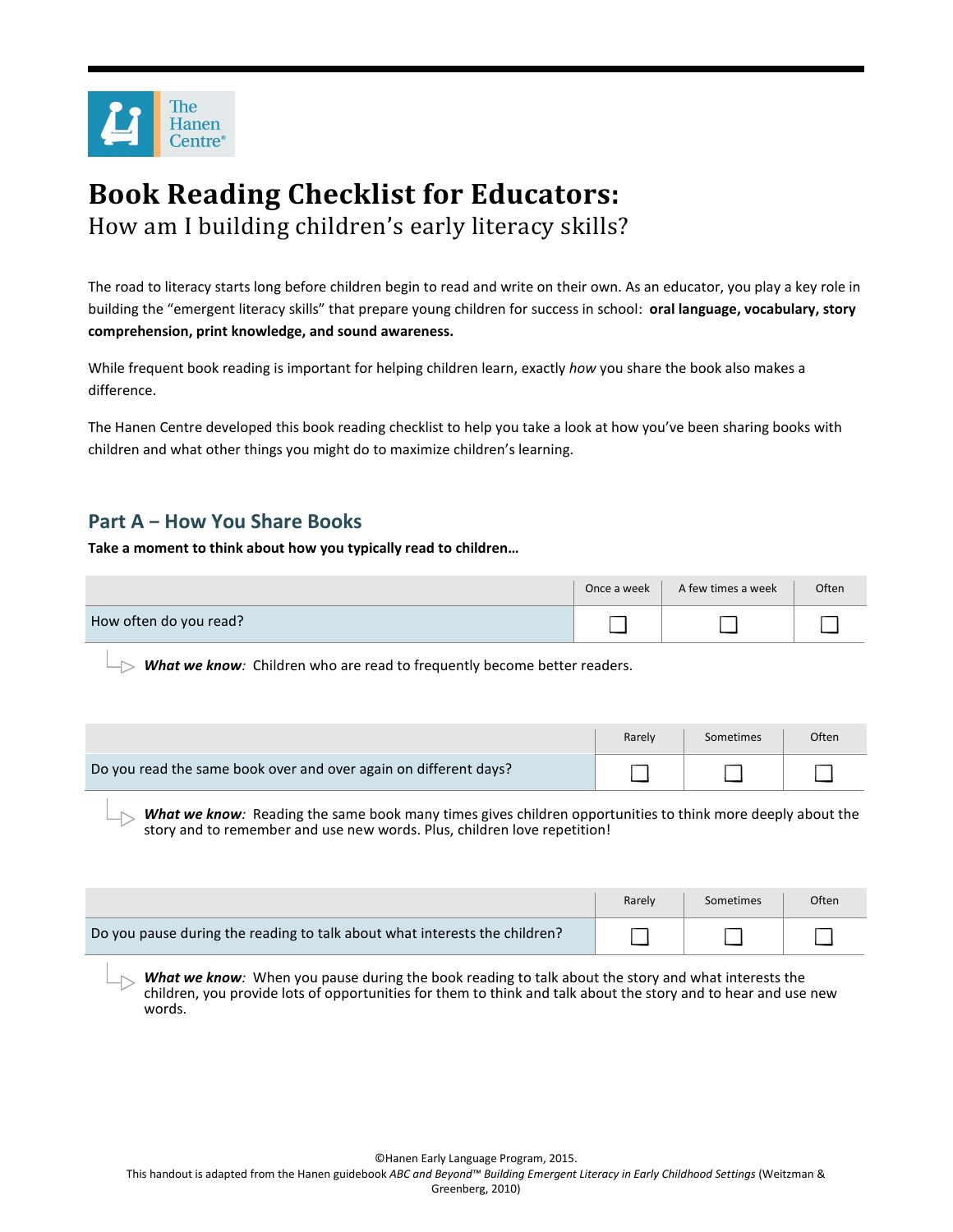

|                                                                                                                          | Rarely | Sometimes | <b>Often</b> |
|--------------------------------------------------------------------------------------------------------------------------|--------|-----------|--------------|
| Do you ask questions during the reading and explain what is happening to<br>make sure the children understand the story? |        |           |              |

*What we know:* Talking about the important parts of a story (for example, the characters, setting, problem, actions, and resolution) makes it easier for children to make sense of the story, and it prepares them for understanding the stories they will read later on.

|                                                                                                                                                                            | Rarely | Sometimes | Often |
|----------------------------------------------------------------------------------------------------------------------------------------------------------------------------|--------|-----------|-------|
| Do you ask questions to encourage the children to think about the story (e.g.<br>Questions that start with "Why?", "What do you think about?", "What<br>would you do if?") |        |           |       |
| Do you talk about the story and make connections to your own lives?                                                                                                        |        |           |       |
| Do you ask the children to guess what might happen next in the story?                                                                                                      |        |           |       |

*What we know:* To fully understand a book, children need to use their problem-solving and reasoning skills to find meaning beyond what's written on the page or found in the illustrations. You can encourage this by connecting the story to the children's knowledge and experience and asking them what they would do in the same situation as the main character.

|                                                       | Rarely | Sometimes | <b>Often</b> |
|-------------------------------------------------------|--------|-----------|--------------|
| Do you explain what unfamiliar words mean?            |        |           |              |
| Do you relate new words to the children's experience? |        |           |              |
| Do you repeat new words in different situations?      |        |           |              |

*What we know:* Studies show that the more words children understand as preschoolers, the better their reading comprehension will be later on. You can build children's vocabulary by stressing new words, talking about what the word means and relating it to the children's experience.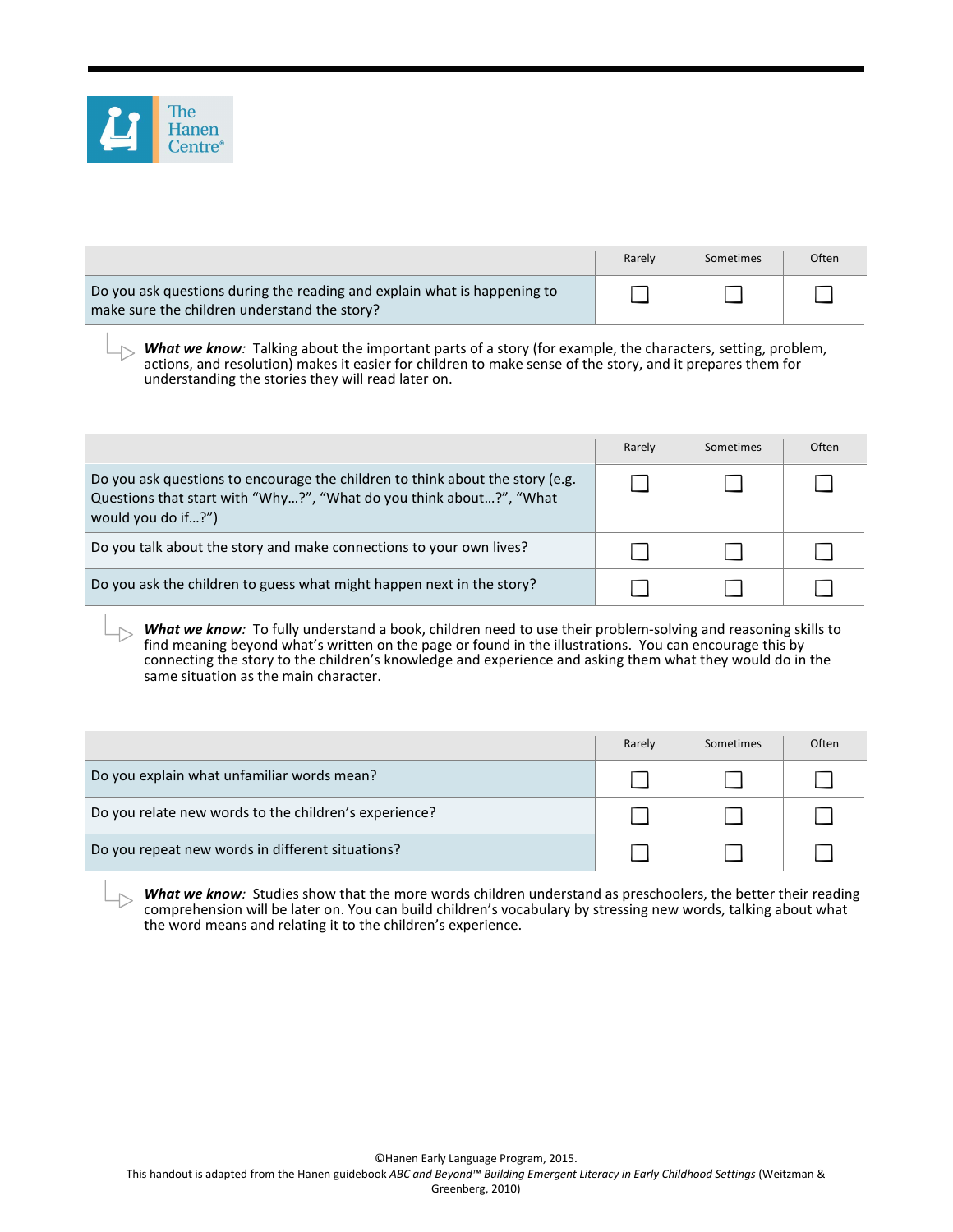

|                                                                                              | Rarely | Sometimes | Often |
|----------------------------------------------------------------------------------------------|--------|-----------|-------|
| Do you track the words with your finger as you read to the children?                         |        |           |       |
| Do you show the children how we read from left to right and from top to<br>bottom on a page? |        |           |       |
| Do you point out upper and lower case letters and punctuation marks?                         |        |           |       |

**What we know**: There are many things children must learn about print before they can read and write on their own. For example, they'll need to know that letters of the alphabet combine to make words and that print is read from left to right. As you read with the children, you can point out and talk about some of these print ideas to help them learn.

|                                                                                                                                                  | Rarely | Sometimes | Often |
|--------------------------------------------------------------------------------------------------------------------------------------------------|--------|-----------|-------|
| Do you draw children's attention to letters and make the sound that the<br>letter makes (e.g. "That's the letter 'S'. 'S' makes the sound sss?") |        |           |       |
| Do you draw children's attention to words that rhyme?                                                                                            |        |           |       |

*What we know:* To be prepared to read, children must understand that words can be broken down into smaller  $\rightarrow$ sounds, and that letters correspond to certain sounds. One fun way to build this "sound awareness" is to draw children's attention to two rhyming words and ask them to think of a third word that sounds similar (for example, "Look, 'bear' rhymes with 'chair'. Do you hear how they sound similar at the end? *Bear. Chair.* Can you think of another word that rhymes with 'chair'?)